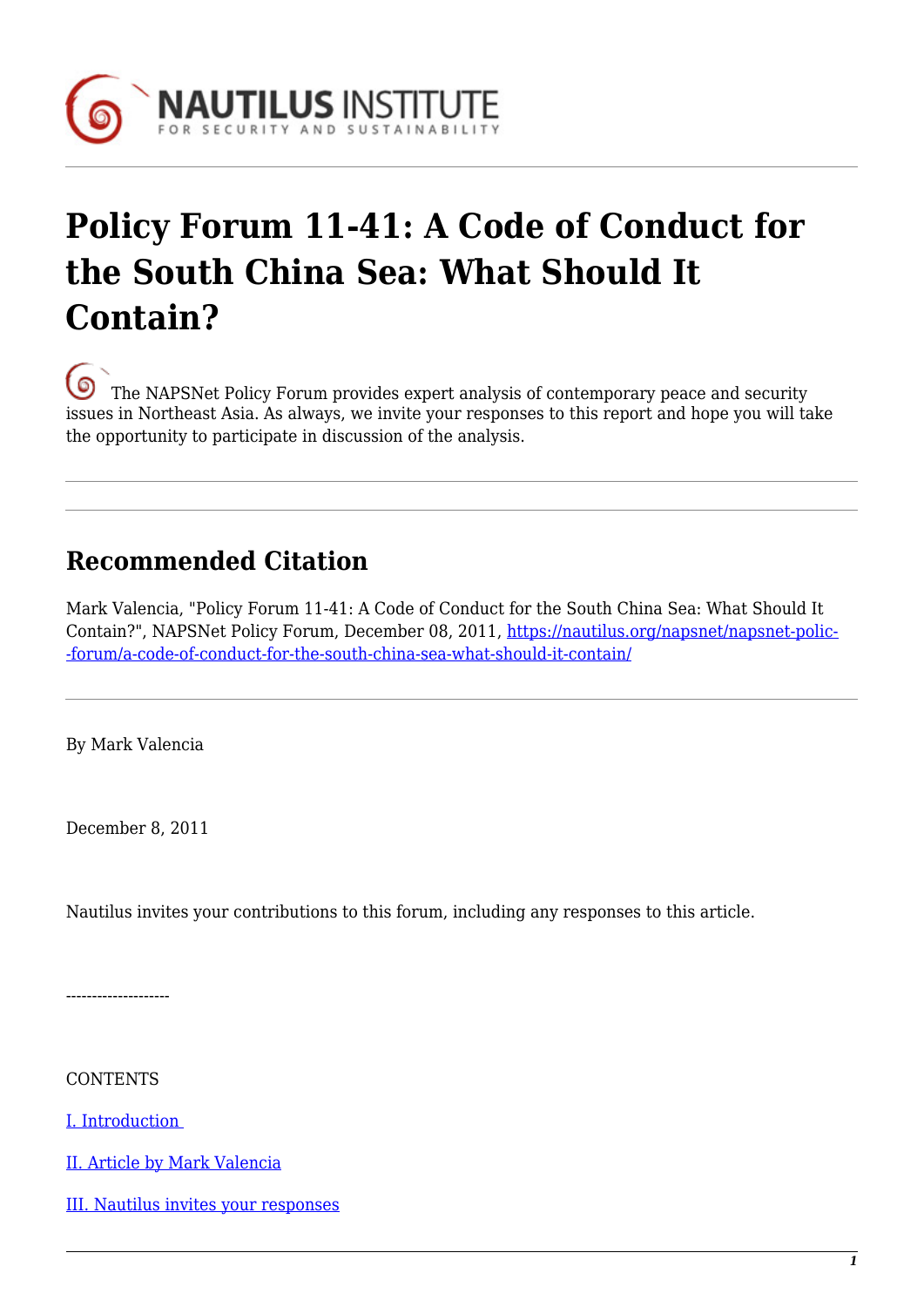## **I. Introduction**



Warships of the PLA Navy's South China Sea Fleet.

Mark Valencia, Nautilus Institute Associate and NARP Research Associate, explores options for the upcoming ASEAN and China negotiations concerning a Code of Conduct (CoC) to govern activities in the South China Sea. There are hopes that a Code can be presented and approved at the ASEAN-China 2012 summit, but the key elements have yet to be decided. Valencia contends that the CoC must include an agreement as to 1) where, to whom, and to what the Code applies, 2) how it addresses non-state actors and Taiwan (which is a South China Sea claimant), and 3) the scope of the Code; it should govern all activities, including resource exploration and exploitation, marine scientific research, and military activities.

The views expressed in this article do not necessarily reflect the official policy or position of the Nautilus Institute. Readers should note that Nautilus seeks a diversity of views and opinions on significant topics in order to identify common ground.

#### **II. Article by Mark Valencia**

-"A Code of Conduct for the South China Sea: What Should It Contain?"

#### by Mark Valencia

A rash of run-ins between China and rival claimants in disputed areas in the South China Sea has prompted a search for a conflict avoidance and management mechanism. In January 2012 ASEAN and China will begin negotiating a Code of Conduct (CoC) to govern activities in the area and there are hopes that it will be prepared, presented and approved at the ASEAN-China 2012 summit.

There is a lot riding on the success of the venture: ASEAN centrality in security paradigms for the region, ASEAN solidarity, and the tone and tenor of ASEAN-China relations. A South China Sea CoC would also relieve some pressure on both China and ASEAN from the US and diminish the opportunity for US-China political conflict. Of course the proof of the pudding will be in its observance and "enforcement." First the parties have to negotiate a text that is both acceptable to all and effective—a rather tall order given the diversity of interests of the ten ASEAN members (only four are claimants) and those of China.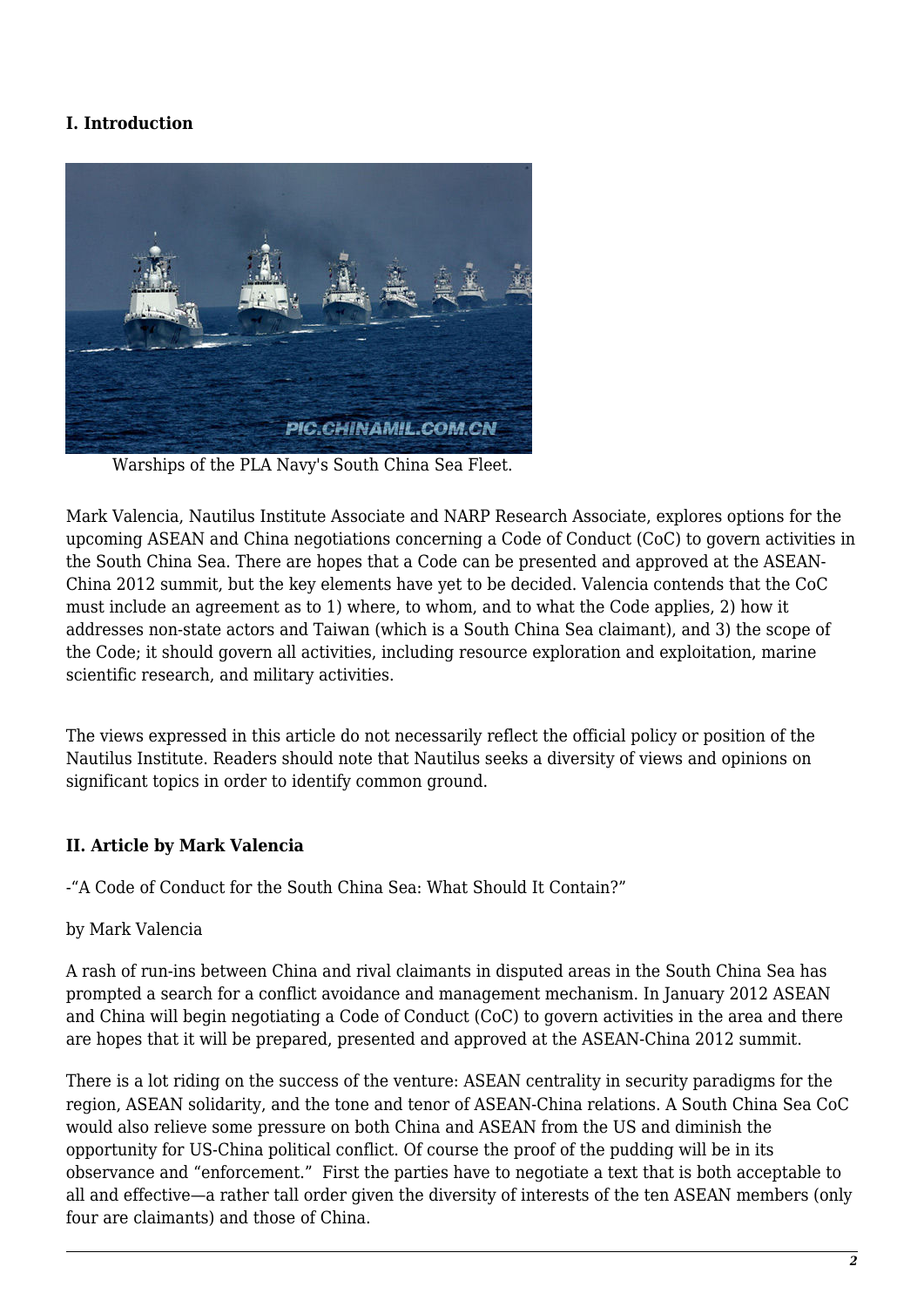Ideally, what would such a code contain? Some suggestions can be gleaned from the earlier ASEAN-China Declaration on Conduct, various agreements to manage incidents at sea and dangerous military activities, and other similar sources. First, there has to be agreement on where, to whom, and to what the Code applies; should it cover all of the South China Sea and any actor therein, or just the "disputed areas" and the national claimants? How should it treat non-state actors and Taiwan (which is also a claimant)? To be comprehensive it should govern all activities, including resource exploration and exploitation, marine scientific research, and military activities. As a fundament the Code should reaffirm the parties' commitment to the purposes and principles of the UN, the 1982 Law of the Sea, China's five principles of peaceful co-existence, as well as their shared responsibility to interact on the basis of equality and mutual respect.

Right up front should be a clause stating that nothing in the Code prejudices any party's sovereign rights or jurisdiction in its claimed territory, territorial sea, continental shelf, EEZ or its rights and responsibilities under the 1982 Law of the Sea (UNCLOS). It should reaffirm that the sea is to be used only for peaceful purposes and the resolution of disputes without the threat or use of force in accordance with international law, including the 1982 UNCLOS. It should also reaffirm freedom of navigation and overflight consonant with international law. The parties should also recommit to exercising self-restraint in the conduct of activities that might complicate or escalate disputes, including refraining from occupying presently uninhabited features. The parties should also agree to negotiate provisional arrangements of a practical nature to manage and share the resources and activities in disputed areas. The modalities, scope and locations of bilateral and multilateral cooperation should be agreed upon by the parties concerned prior to their actual implementation. The parties should agree to notify each other of any pending activities including military exercises in waters of interest to other parties (i.e., areas claimed by others). There is a clear need for a specific clause addressing the question of arrest and detention of fishing vessels and crew of fellow claimants. As part of the CoC the parties might even agree to negotiate voluntary guidelines regarding military activities in foreign EEZ—particularly active and intrusive intelligence gathering.

There are two provisions that are probably critical to the CoC's effectiveness. The first is an agreement to be bound by the Code and to develop a mechanism to explore alleged violations thereof. It should have the robustness of a treaty even if it is not called one. The second is to encourage "outside" parties to adhere and accede to the CoC. A Secretariat—or a special office in the ASEAN Secretariat—might be helpful in implementing and publicizing the Code. Dispute settlement should be compulsory and might be referred to the existing 1976 Bali Treaty on Amity and Cooperation dispute settlement mechanism, the International Court of Justice or the Tribunal for the Law of the Sea.

If such a Code can be agreed upon by ASEAN and China, it will certainly bode well for the Sea, the region, and all concerned, and may serve as a model for other disputed areas like the East China Sea.

### **III. Nautilus invites your responses**

The Northeast Asia Peace and Security Network invites your responses to this article. Please send responses to: bscott@nautilus.org. Responses will be considered for redistribution to the network only if they include the author's name, affiliation, and explicit consent.

View this online at: https://nautilus.org/napsnet/napsnet-policy-forum/a-code-of-conduct- or-the-south-china-sea-what-should-it-contain/